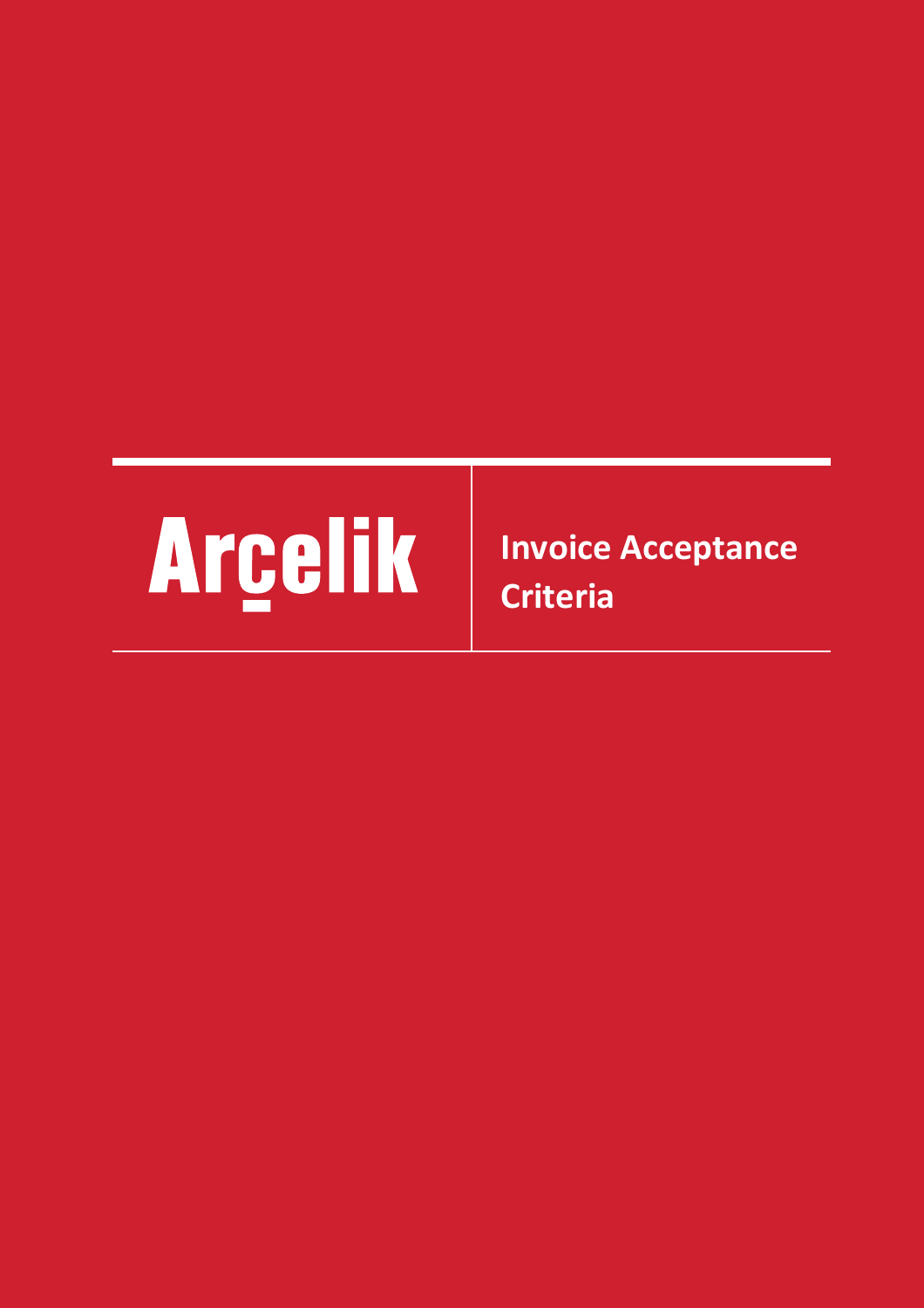### **Arçelik** Invoice Acceptance Criteria **01**

# **ARÇELİK INVOICE ACCEPTANCE CRITERIA**

Arçelik is an e-invoice taxpayer. Certain mandatory fields to be filled on the invoice and the rules to be followed included in this document.

In order not to have problem in billing process, please ensure that mandatory information is provided and all additional documents pertaining to your invoices are attached.

### **MANDATORY FIELDS TO BE INCLUDED IN THE INVOICE**

- Invoice Date
- Invoice Number
- Supplier Name & Address
- Supplier TIN & Tax Office
- Amount of Invoice Items
- Total amount
- Tax Detail
- Arçelik Title & Address
- Arçelik TIN & Tax Office

### ARÇELİK A.Ş.

TAX OFFICE: BÜYÜK MÜKELLEFLER

TAXPAYER IDENTIFICATION NUMBER: 0730018000

KARAAĞAÇ CAD. NO:2 /6 SÜTLÜCE- BEYOĞLU / İSTANBUL

ARÇELİK PAZARLAMA A.Ş.

TAX OFFICE: KASIMPAŞA TO.

TAXPAYER IDENTIFICATION NUMBER: 0730433545

KARAAĞAÇ CAD. NO:2 /6 SÜTLÜCE- BEYOĞLU / İSTANBUL

- Purchase Order Number (SAS) is provided by Arçelik *Characters should not be added to the beginning or end of the number.*
- E-Invoice Hierarchy Information & Arçelik Contact Person e-mail Address
- Bank Information *When Overseas Suppliers issuing invoices*
- Signature *When Overseas Suppliers issuing invoices*
- Stamp *When Overseas Suppliers issuing invoices*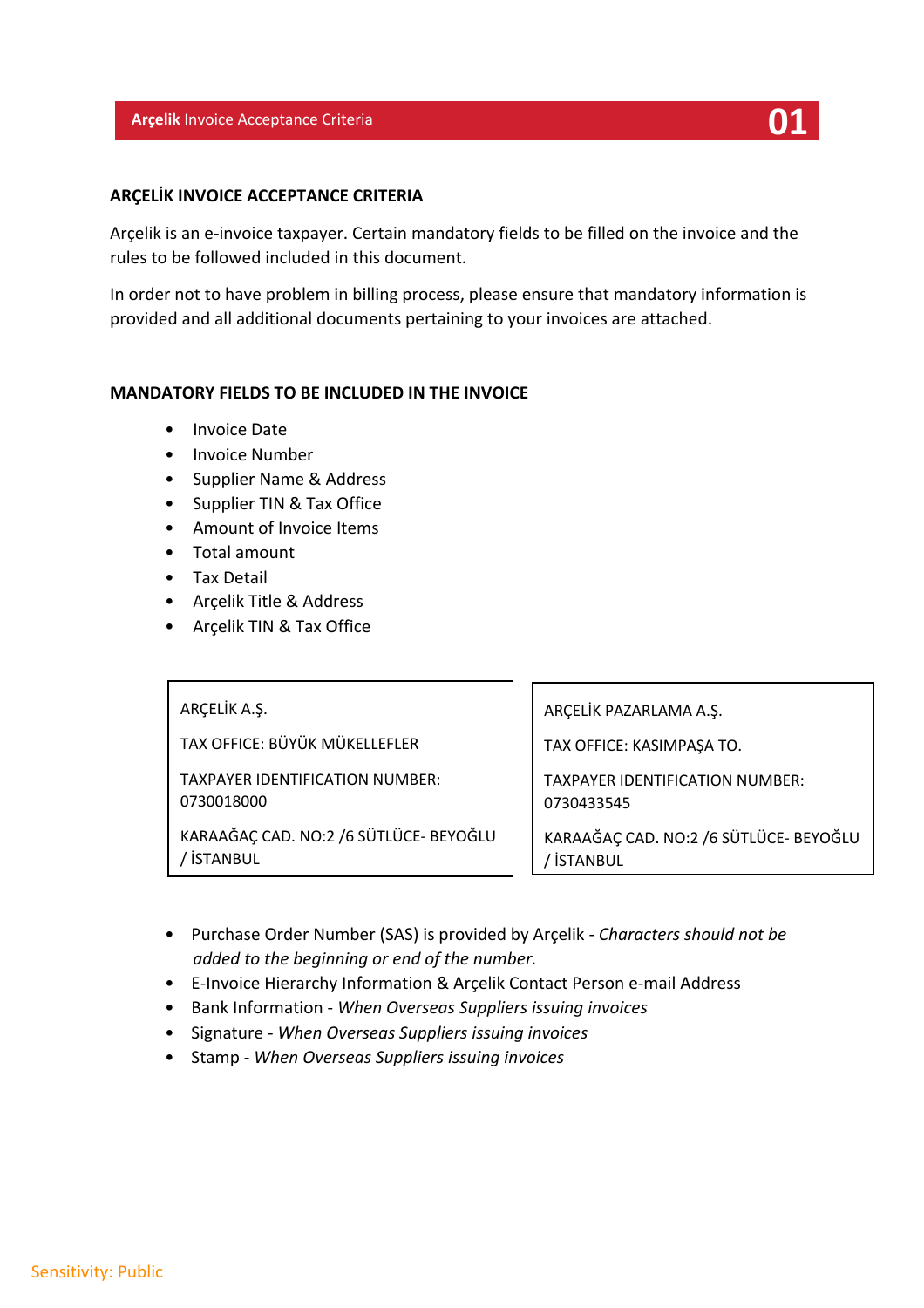#### **INVOICE OPTIONS**

**1. e-Invoice** is the most preferred invoicing option in terms of efficiency, cost, and customer relations with the end-to-end fast and traceable process flow structure it provides.

For the invoices to reach the person concerned, when issuing e-invoices, our suppliers include the hierarchy address, which is obtained from the relevant service unit, in the "e-mail" field. If the hierarchy address is unknown, the Arçelik e-mail address of the invoice holder personnel from whom the relevant service is received should be specified.

**2. e-Archive** is an invoice option sent by our suppliers, who are not e-invoice parties, via Revenue Administration portal.

To record invoices quickly, invoices issued by suppliers should be sent via e-mail to *earsivrobot@arcelik.com* for Arçelik A.Ş and *earsiv@arcelik.com* for Arçelik Pazarlama A.Ş in ".html" format. In the note field of the invoice, the purchase order number provided by Arçelik and/or the Arçelik e-mail address of the invoice holder personnel from whom the service is received must be specified. The invoice should be sent to the e-mail address we have specified within the first 7 working days of the month following the invoice date.

**3. Printed invoice** is an invoice option that is prepared on paper and not sent digitally.

Invoices issued by the suppliers should be sent to *matbu@arcelik.com* via e-mail by specifying the printed-invoice number in the subject field. There should be only one invoice ".pdf" file in the e-mail and the name of the file should be written as "**Printed\_(abcd).pdf"**. For the invoices to reach the person concerned, the table below must be filled in by adding at least one information to the e-mail, and then no additional information must be added to the e-mail. The invoice should be sent to the e-mail address we have specified within the first 7 working days of the month following the invoice date.

|                                        | <b>Invoice Holder</b>   xyz@arcelik.com |
|----------------------------------------|-----------------------------------------|
| <b>Purchase</b><br><b>Order Number</b> |                                         |